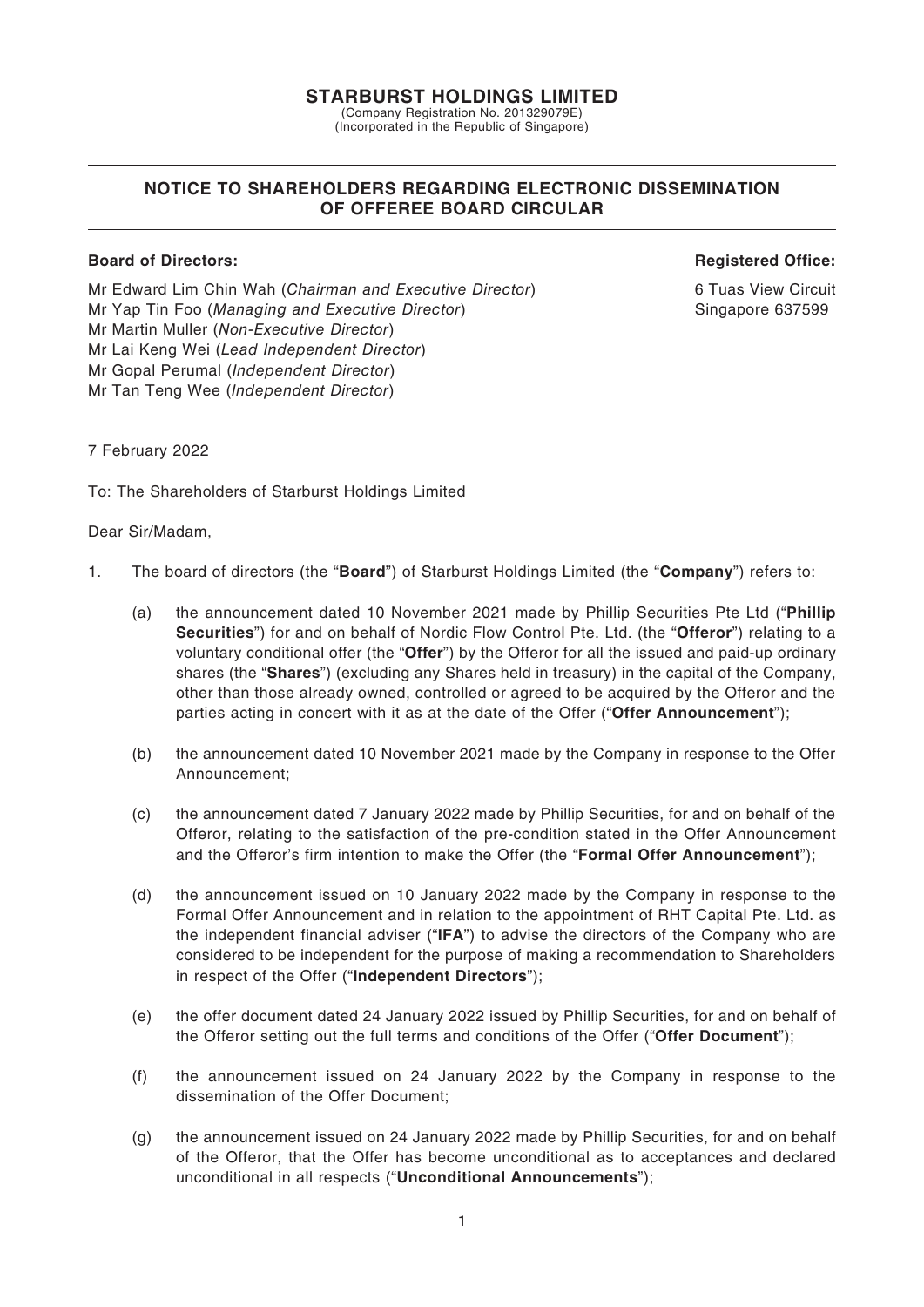- (h) the news release by the Singapore Exchange Securities Trading Limited ("**SGX-ST**") on 6 May 2020 announcing that the Monetary Authority of Singapore ("**MAS**"), the Securities Industry Council ("**SIC**") and the Singapore Exchange Regulation ("**SGX RegCo**") have introduced temporary measures to allow, with immediate effect until 30 September 2020, listed issuers and parties involved in takeover or merger transactions the option to electronically disseminate take-over documents through publication on SGXNET and their corporate websites, thereby dispensing with the need to despatch hardcopy documents related to such take-over or merger transactions as required under the Securities and Futures Act (Cap 289), the Code and the Singapore Exchange Listing Rules; and
- (i) the joint statement by the MAS, SIC and SGX RegCo on 29 June 2021 announcing that listed issuers and parties involved in take-over or merger transactions will continue to have the option to electronically disseminate take-over documents through publication on SGXNET and their corporate websites beyond 30 June 2021, until revoked or amended by MAS, SIC and SGX RegCo. It was announced that at least six (6) months' advance notice will be given before the temporary measure ceases to be available.

Unless otherwise defined, all capitalised terms used herein shall have the meanings ascribed in the Offeree Circular (as defined herein).

- 2. The Company has today issued the offeree board circular dated 7 February 2022 (the "**Offeree Circular**") to the Shareholders. The Offeree Circular contains, *inter alia*, the following information:
	- (a) the advice of the IFA to the Independent Directors; and
	- (b) the recommendation of the Independent Directors to Shareholders in respect of the Offer.

## 3. **The Company has opted for electronic dissemination of the Offeree Circular. Please note that no printed copies of the Offeree Circular will be despatched to Shareholders.**

4. The Offeree Circular has, as of the date of this Notice, been made available on the SGXNET announcement page of the Company. To access the electronic version of the Offeree Circular, please access the SGXST's website at https://www.sgx.com/and select the section "**Securities**", choose "**Company Information**" and then "**Company Announcements**" from the drop-down menu list and type the name of the Company: "Starburst Holdings Limited" in the box titled "Filter by Company/Security Name". "Starburst Holdings Limited" will appear as an item below the filter box. Please click it to see a list of the announcements made by the Company and select the title of the announcement on the 7 February 2022 entry. The Offeree Circular can be accessed by clicking on the link under the section titled "Attachments" at the bottom of the 7 February 2022 announcement.

Alternatively, the Offeree Circular is available on the Company's website https://www.starburst.net.sg/, by clicking on "INVESTOR RELATIONS" and selecting "ANNOUNCEMENTS" from the drop-down menu list.

- 5. Should shareholders have any question or require any clarification on the above, you may write to the Company at: 6 Tuas View Circuit Singapore 637599, or email us at mail@starburst.net.sg.
- 6. The Company has also today despatched a printed copy of this Notice to Shareholders.
- 7. Shareholders should read and carefully consider the contents of the Offeree Circular, including the advice of the IFA to the Independent Directors as well as the recommendation of the Independent Directors in respect of the Offer before deciding whether to accept or reject the Offer. If you are in any doubt in relation to the Offer or as to the action you should take, you should consult your stockbroker, bank manager, solicitor, accountant or other professional adviser immediately.